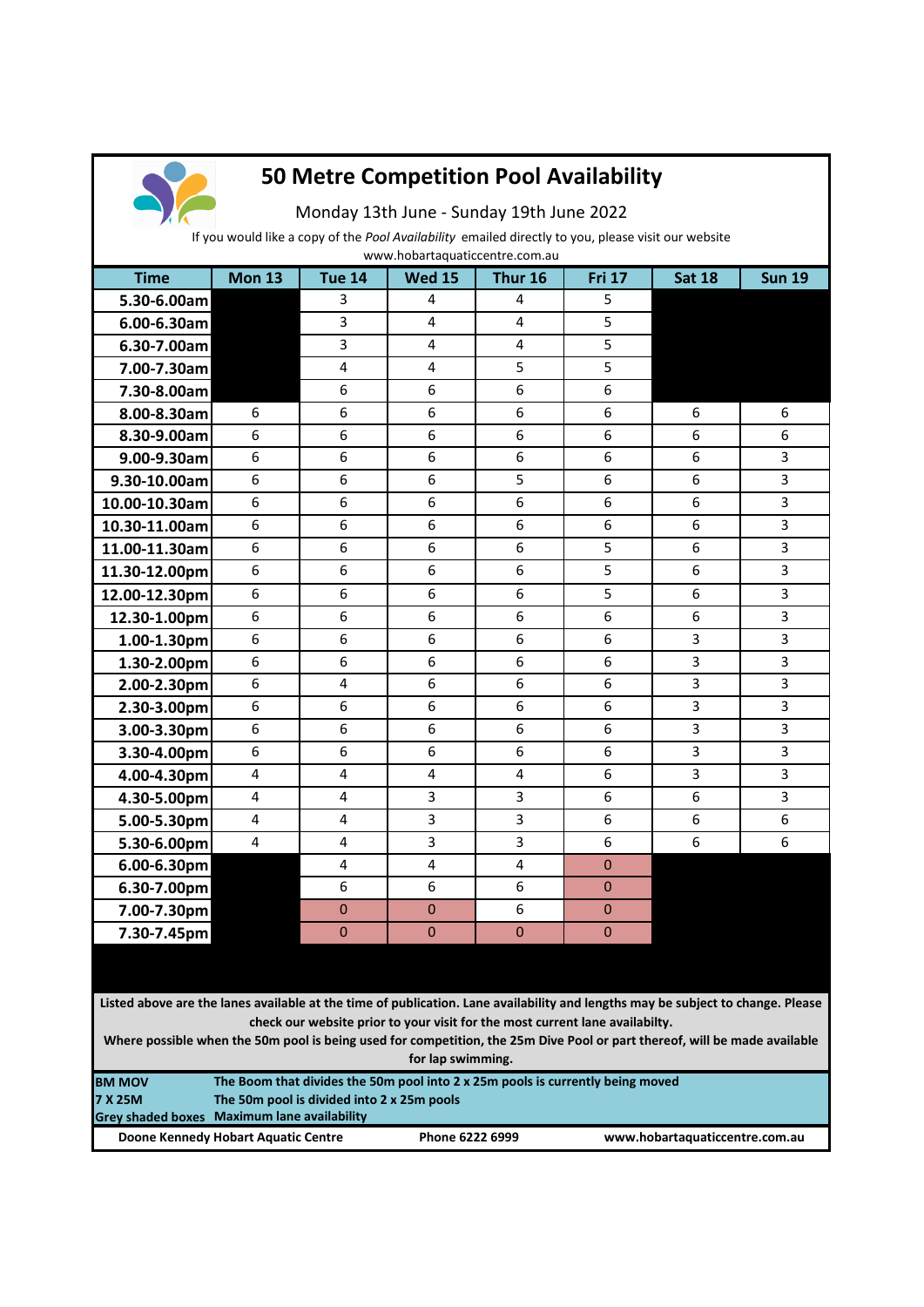

## **50 Metre Competition Pool Availability**

Monday 20th June - Sunday 26th June 2022

If you would like a copy of the *Pool Availability* emailed directly to you, please visit our website

| www.hobartaquaticcentre.com.au |               |                         |               |           |                |               |               |
|--------------------------------|---------------|-------------------------|---------------|-----------|----------------|---------------|---------------|
| <b>Time</b>                    | <b>Mon 20</b> | <b>Tue 21</b>           | <b>Wed 22</b> | Thur 23   | <b>Fri 24</b>  | <b>Sat 25</b> | <b>Sun 26</b> |
| 5.30-6.00am                    | 4             | 3                       | 4             | 4         | 5              |               |               |
| 6.00-6.30am                    | 4             | 3                       | 4             | 4         | 5              |               |               |
| 6.30-7.00am                    | 4             | 3                       | 4             | 4         | 5              |               |               |
| 7.00-7.30am                    | 4             | $\overline{\mathbf{4}}$ | 4             | 5         | 5              |               |               |
| 7.30-8.00am                    | 6             | 6                       | 6             | 6         | 6              |               |               |
| 8.00-8.30am                    | 6             | 6                       | 6             | 6         | 6              | 6x25m         | 12x25m        |
| 8.30-9.00am                    | 6             | 6                       | 6             | 6         | 6              | 6x25m         | 12x25m        |
| 9.00-9.30am                    | 6             | 6                       | 6             | 6         | 6              | 6x25m         | 12x25m        |
| 9.30-10.00am                   | 6             | 6                       | 6             | 6         | 6              | 6x25m         | 12x25m        |
| 10.00-10.30am                  | 6             | 6                       | 6             | 6         | 6              | 6x25m         | 12x25m        |
| 10.30-11.00am                  | 6             | 6                       | 6             | 6         | 6              | 6x25m         | 12x25m        |
| 11.00-11.30am                  | 6             | 6                       | 6             | 6         | 5              | 6x25m         | <b>BM MOV</b> |
| 11.30-12.00pm                  | 6             | 6                       | 6             | 6         | 5              | 12x25m        | <b>BM MOV</b> |
| 12.00-12.30pm                  | 6             | 6                       | 6             | 6         | 5              | 12x25m        | <b>BM MOV</b> |
| 12.30-1.00pm                   | 6             | 6                       | 6             | 6         | 6              | 12x25m        | 6             |
| 1.00-1.30pm                    | 6             | 6                       | 6             | 6         | 6              | 12x25m        | 6             |
| 1.30-2.00pm                    | 6             | 6                       | 6             | 6         | 6              | 12x25m        | 6             |
| 2.00-2.30pm                    | 6             | $\overline{\mathbf{4}}$ | 6             | 6         | 6              | 12x25m        | 6             |
| 2.30-3.00pm                    | 6             | 6                       | 6             | 6         | 6              | 12x25m        | 6             |
| 3.00-3.30pm                    | 6             | 6                       | 6             | 6         | 6              | 6x25m         | 6             |
| 3.30-4.00pm                    | 6             | 6                       | 6             | 6         | 6              | 6x25m         | 6             |
| 4.00-4.30pm                    | 4             | 4                       | 4             | 4         | 6              | 6x25m         | 6             |
| 4.30-5.00pm                    | 3             | $\overline{4}$          | 3             | 3         | 6              | 6x25m         | 6             |
| 5.00-5.30pm                    | 3             | 4                       | 3             | 3         | 6              | 6x25m         | 6             |
| 5.30-6.00pm                    | 3             | 4                       | 3             | 3         | <b>BM MOV</b>  | 6x25m         | 6             |
| 6.00-6.30pm                    | 3             | 4                       | 4             | 4         | $\overline{0}$ |               |               |
| 6.30-7.00pm                    | 6             | 6                       | 6             | 6         | $\mathbf{0}$   |               |               |
| 7.00-7.30pm                    | 6             | $\mathbf{0}$            | 0             | 6         | $\mathbf 0$    |               |               |
| 7.30-7.45pm                    | $\pmb{0}$     | $\mathbf 0$             | $\mathbf{0}$  | $\pmb{0}$ | $\bf 0$        |               |               |
|                                |               |                         |               |           |                |               |               |

**Listed above are the lanes available at the time of publication. Lane availability and lengths may be subject to change. Please check our website prior to your visit for the most current lane availabilty.** 

**Where possible when the 50m pool is being used for competition, the 25m Dive Pool or part thereof, will be made available for lap swimming.**

| <b>BM MOV</b> | The Boom that divides the 50m pool into 2 x 25m pools is currently being moved |                 |                                |  |  |  |
|---------------|--------------------------------------------------------------------------------|-----------------|--------------------------------|--|--|--|
| 7 X 25M       | The 50m pool is divided into 2 x 25m pools                                     |                 |                                |  |  |  |
|               | Grey shaded boxes Maximum lane availability                                    |                 |                                |  |  |  |
|               | Doone Kennedy Hobart Aquatic Centre                                            | Phone 6222 6999 | www.hobartaquaticcentre.com.au |  |  |  |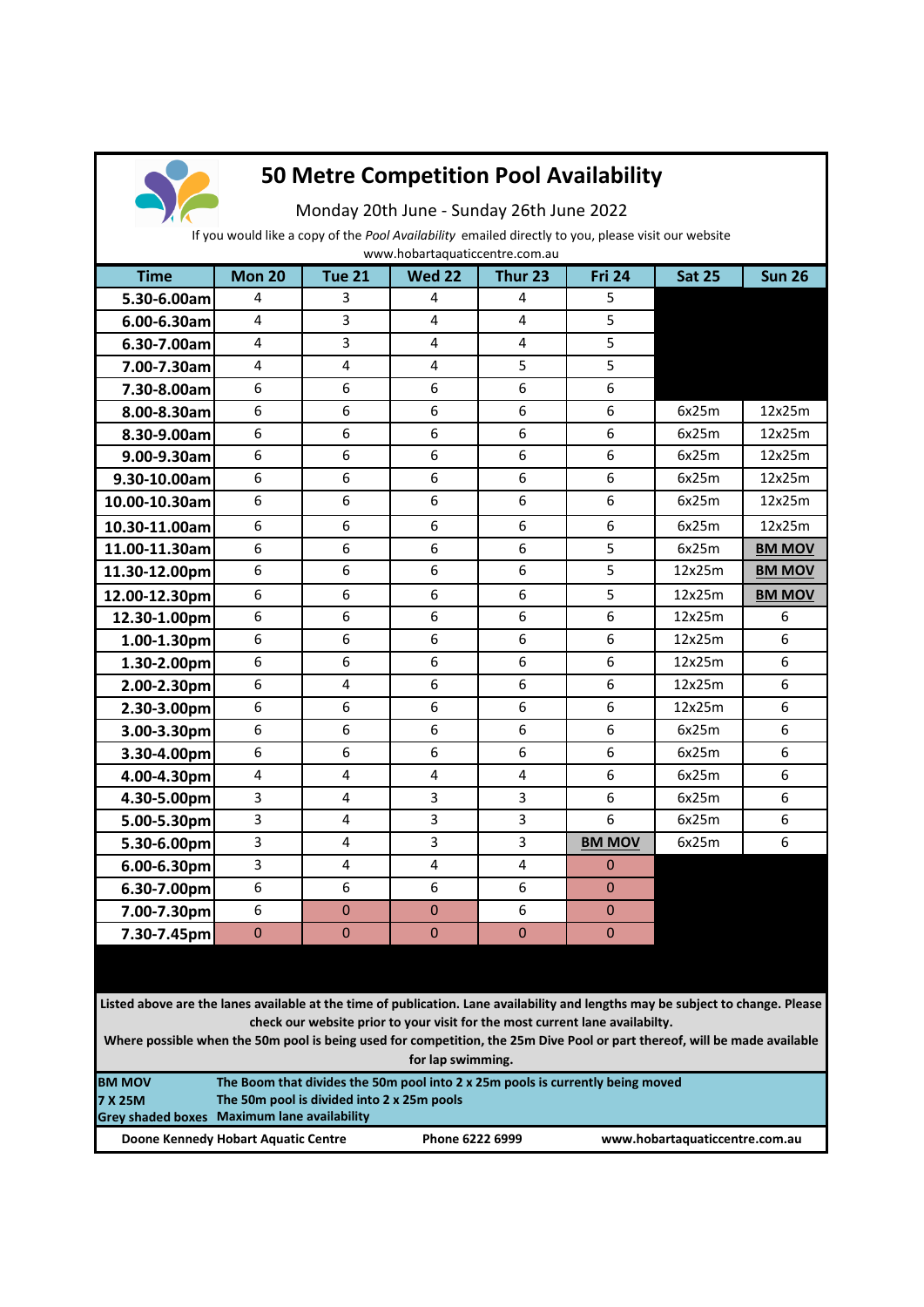

## **25 Metre Pool Availability**

Monday 13th June - Sunday 19th June 2022

If you would like a copy of the *Pool Availability* emailed directly to you, please visit our website

www.hobartaquaticcentre.com.au

| <b>Time</b>                                                                                                                                                                                                                                      | <b>Mon 13</b>  | Tues 14        | <b>Wed 15</b>  | Thur 16        | <b>Fri 17</b>  | <b>Sat 18</b> | <b>Sun 19</b> |
|--------------------------------------------------------------------------------------------------------------------------------------------------------------------------------------------------------------------------------------------------|----------------|----------------|----------------|----------------|----------------|---------------|---------------|
| 5.30-6.00am                                                                                                                                                                                                                                      |                | 3              | 3              | 3              | 3              |               |               |
| $6.00 - 6.30$ am                                                                                                                                                                                                                                 |                | 3              | 3              | 3              | 3              |               |               |
| 6.30-7.00am                                                                                                                                                                                                                                      |                | 3              | 3              | 3              | 3              |               |               |
| 7.00-7.30am                                                                                                                                                                                                                                      |                | 3              | 3              | 3              | 3              |               |               |
| 7.30-8.00am                                                                                                                                                                                                                                      |                | 3              | 3              | 3              | 3              |               |               |
| 8.00-8.30am                                                                                                                                                                                                                                      | 3              | 1              | 3              | $\mathbf{1}$   | 3              | $\Omega$      | 3             |
| 8.30-9.00am                                                                                                                                                                                                                                      | 3              | $\mathbf{1}$   | 3              | $\mathbf{1}$   | 3              | $\mathbf{0}$  | 3             |
| 9.00-9.30am                                                                                                                                                                                                                                      | $\overline{3}$ | $\overline{3}$ | 3              | 3              | 3              | $\mathbf 0$   | 3             |
| 9.30-10.00am                                                                                                                                                                                                                                     | 3              | $\overline{2}$ | $\overline{2}$ | $\overline{2}$ | $\overline{2}$ | $\mathbf{0}$  | 3             |
| 10.00-10.30am                                                                                                                                                                                                                                    | 3              | $\overline{2}$ | $\overline{2}$ | $\overline{2}$ | $\overline{2}$ | $\mathbf{0}$  | 3             |
| 10.30-11.00am                                                                                                                                                                                                                                    | 3              | $\overline{2}$ | $\overline{2}$ | $\overline{2}$ | $\overline{2}$ | $\mathbf{0}$  | 3             |
| 11.00-11.30am                                                                                                                                                                                                                                    | 3              | $\overline{2}$ | $\overline{2}$ | $\overline{2}$ | $\overline{2}$ | $\mathbf{0}$  | 3             |
| 11.30-12.00pm                                                                                                                                                                                                                                    | 3              | $\overline{2}$ | $\overline{2}$ | $\overline{2}$ | $\overline{2}$ | $\Omega$      | 3             |
| 12.00-12.30pm                                                                                                                                                                                                                                    | 3              | $\overline{2}$ | $\overline{2}$ | $\overline{2}$ | $\overline{2}$ | $\mathbf{0}$  | 3             |
| 12.30-1.00pm                                                                                                                                                                                                                                     | $\overline{3}$ | $\overline{2}$ | $\overline{2}$ | $\overline{2}$ | $\overline{2}$ | $\mathbf 0$   | 3             |
| $1.00 - 1.30$ pm                                                                                                                                                                                                                                 | 3              | $\overline{2}$ | $\overline{2}$ | $\overline{2}$ | $\overline{2}$ | 3             | 3             |
| 1.30-2.00pm                                                                                                                                                                                                                                      | 3              | $\overline{2}$ | $\overline{2}$ | $\overline{2}$ | $\overline{2}$ | 3             | 3             |
| 2.00-2.30pm                                                                                                                                                                                                                                      | 3              | $\overline{2}$ | $\overline{2}$ | $\overline{2}$ | 2              | 3             | 3             |
| 2.30-3.00pm                                                                                                                                                                                                                                      | 3              | 3              | 3              | 3              | 3              | 3             | 3             |
| 3.00-3.30pm                                                                                                                                                                                                                                      | 3              | 3              | 3              | 3              | 3              | 3             | 3             |
| 3.30-4.00pm                                                                                                                                                                                                                                      | 3              | $\mathbf{0}$   | $\bf 0$        | $\pmb{0}$      | $\pmb{0}$      | 3             | 3             |
| 4.00-4.30pm                                                                                                                                                                                                                                      | 3              | $\mathbf 0$    | $\mathbf{0}$   | $\mathbf{0}$   | $\mathbf{0}$   | 3             | 3             |
| 4.30-5.00pm                                                                                                                                                                                                                                      | 3              | 0              | $\mathbf{0}$   | $\mathbf{0}$   | $\mathbf{0}$   | 3             | 3             |
| 5.00-5.30pm                                                                                                                                                                                                                                      | 3              | $\mathbf{0}$   | $\bf 0$        | $\mathbf{0}$   | $\pmb{0}$      | 3             | 3             |
| 5.30-6.00pm                                                                                                                                                                                                                                      | 3              | $\overline{0}$ | $\overline{0}$ | $\mathbf{0}$   | $\mathbf{0}$   | 3             | 3             |
| $6.00 - 6.30$ pm                                                                                                                                                                                                                                 |                | $\mathbf{0}$   | $\bf 0$        | $\mathbf{0}$   | $\mathbf 0$    |               |               |
| 6.30-7.00pm                                                                                                                                                                                                                                      |                | $\mathbf 0$    | $\mathbf 0$    | $\mathbf 0$    | $\mathbf{0}$   |               |               |
| 7.00-7.30pm                                                                                                                                                                                                                                      |                | $\mathbf{1}$   | $\mathbf{1}$   | $\mathbf{1}$   | 3              |               |               |
| 7.30-7.45pm                                                                                                                                                                                                                                      |                | 3              | 3              | 3              | 3              |               |               |
|                                                                                                                                                                                                                                                  |                |                |                |                |                |               |               |
| Doone Kennedy Hobart Aquatic Centre aims to provide lap swimmers with quality lap swimming space.<br>Listed above are the lanes available in the 25m pool at the time of publication. Lane availability and lengths<br>may be subject to change. |                |                |                |                |                |               |               |
| Please check our website prior to your visit for the most current lane availabilty.<br>Where possible when the 25m pool is being used for competition, the 25m Dive pool, or part thereof will be<br>made available for lap swimming.            |                |                |                |                |                |               |               |

**Doone Kennedy Hobart Aquatic Centre Phone 6222 6999 www.hobartaquaticcentre.com.au**